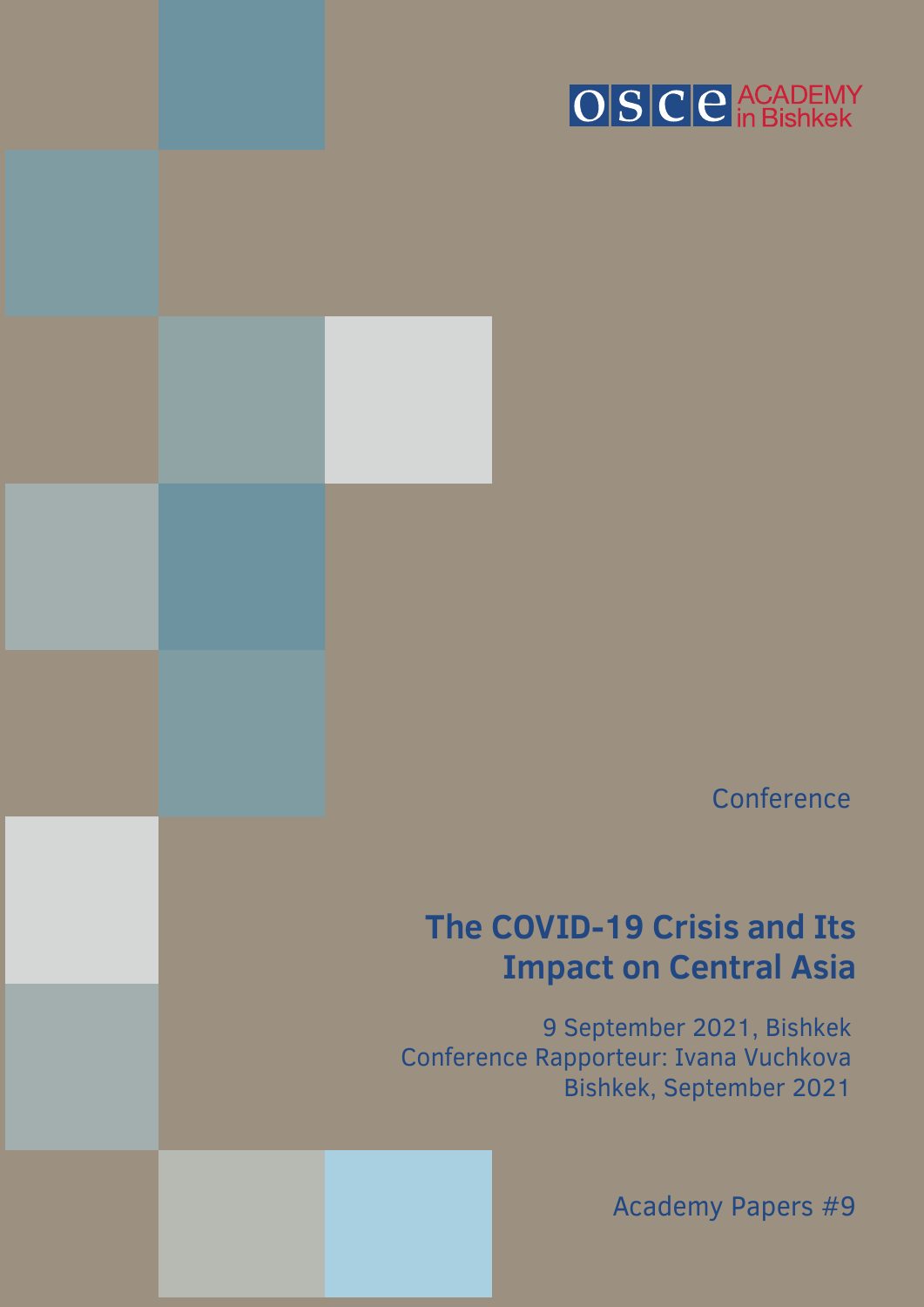### **Conference**

## **The COVID-19 Crisis and Its Impact on Central Asia**

9 September 2021, Bishkek, Kyrgyzstan

**Conference Rapporteur: Ivana Vuchkova**

## **Table of Contents**

**Watch the recording of the event here.**

© 2021 OSCE Academy in Bishkek. All rights reserved.

The views expressed in this Report are exclusively those of the speakers and are not necessarily shared or endorsed by the OSCE Academy in Bishkek, the Norwegian Institute of International Affairs, or the Danish Institute of International Studies.

Extracts of this Report may be quoted or reprinted without special permission for academic purposes, provided that a standard source credit line is included.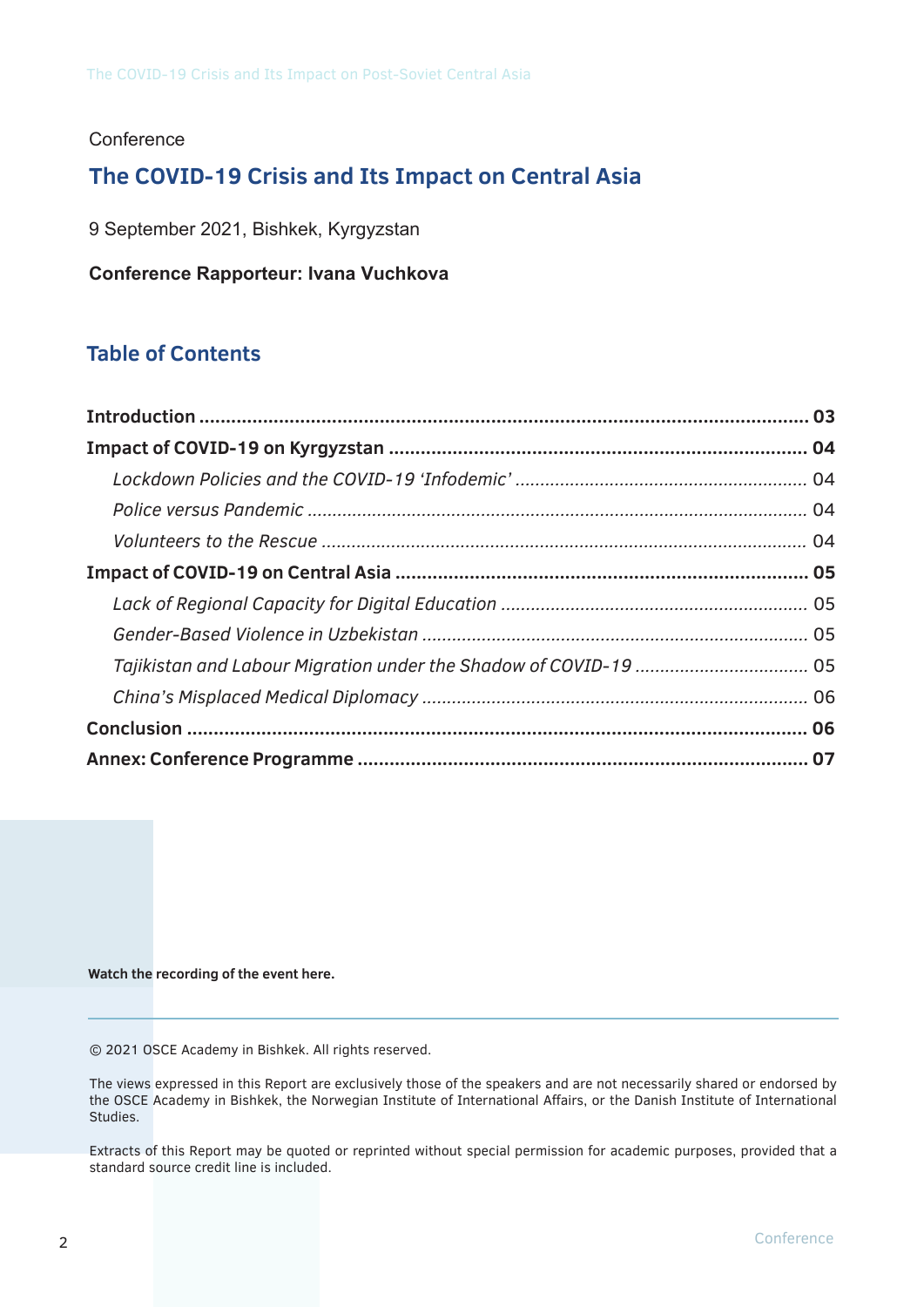## **Introduction**

As no crisis is a crisis of equal opportunities, the COVID-19 pandemic has wrought various precarities onto different groups of people in Central Asia. Unsurprisingly, if nevertheless still quite sadly, those who suffered the most were women, youth and workers with either terminated job contracts and/or migrant status in foreign countries. More broadly, the notion of education, healthcare, and safety as forms of human rights also took a major step backwards. These and other related issues were the focus of this year's conference, 'The COVID-19 Crisis and Its Impact on Post-Soviet Central Asia'. Organised by the OSCE Academy in Bishkek in partnership with the Danish Institute for International Studies, and financially supported by the latter and the Norwegian Ministry of Foreign Affairs via the Norwegian Institute of International Affairs, the conference saw presentations of several policy papers that examined the effects of emergency lockdowns in the early months of the pandemic, as well as longer term impacts from COVID-19 on Central Asia. Held in a hybrid online-offline format, more than 35 researchers, academics and practitioners participated offline and online, sharing and discussing the numerous challenges facing both the region as a whole and specific countries.

Dr. Alexander Wolters, Director of the OSCE Academy, welcomed all participants and expressed gratitude that the first physically-present event since the outbreak of COVID-19, if only partially so, could be held. Dr. Wolters highlighted the impact that the pandemic had on the work of the Academy, not only in terms of organising conferences and events, but also in terms of adapting the education process, as well as in terms of supporting research. Beyond academia, Dr. Wolters noted how the COVID-19 pandemic made developments in Central Asia more volatile and unpredictable, as well as contributed toward increased tensions within and between states. Research thus has been, and will continue to be, crucial to identify current and future effects of the pandemic, as well as to identify ways to prevent or mitigate negative trends.

Following Dr. Wolters' remarks, Dr. Flemming Splidsboel Hansen from the Danish Institute for International Studies expressed his support for the Academy's unique role in conducting research in this unprecedented time of crisis. For his part, Dr. Hansen expressed hope that COVID-19's systematic impacts may make Central Asia both more resilient to challenges and more open to cooperation.

After the opening session, the conference was structured into two panel discussions. The first panel discussion explored case studies from Kyrgyzstan, while the second panel discussion widened the scope to Central Asia as a whole. The panel discussions were followed by an interactive session of questions and answers with all participants. Key recommendations and possible ways forward were also explored by the moderators.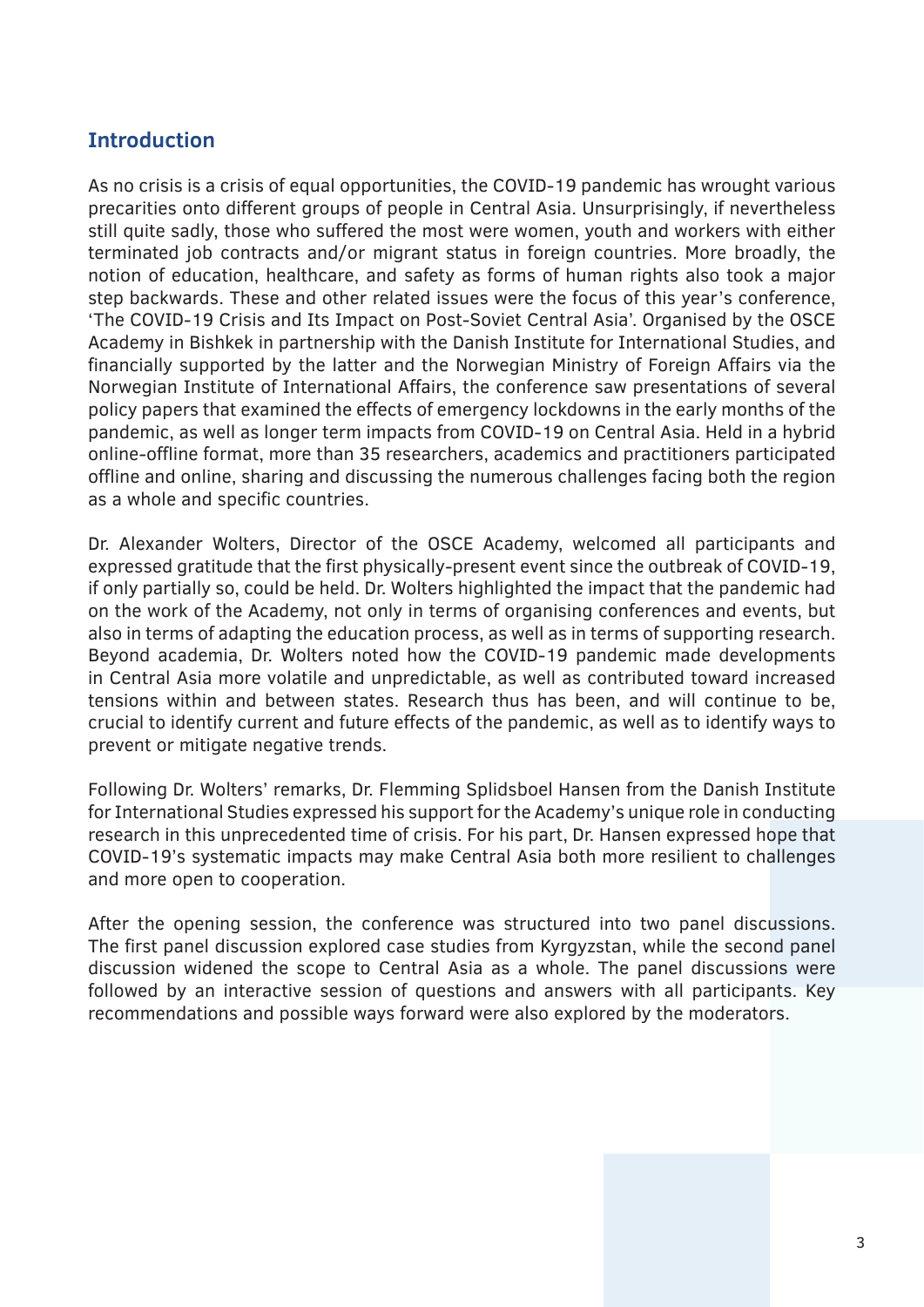## **Impact of COVID-19 on Kyrgyzstan**

#### *Lockdown Policies and the COVID-19 'Infodemic'*

The last decade has seen an explosion of disinformation, and government policies and instruments to combat the problem are severely lacking. The scope of this problem enlarged significantly with the outbreak of the novel coronavirus. As in many other countries, Kyrgyzstan was rocked by an 'infodemic', i.e., 'an excessive amount of information about a problem, which makes it difficult to identify a solution'.<sup>1</sup> An analysis of more than 8,000 articles published in the largest media outlets in Kyrgyzstan show not only a pattern of disinformation, but also attempts at refutation undertaken by the Kyrgyz government that yielded mixed results.

Google trends analysis reveal two periods of the infodemic inside Kyrgyzstan during which disinformation peaked in the domestic information space. These periods were Spring and Summer 2020, coinciding with the first official positive cases in the country and the eruption of COVID-19 infections that nearly overwhelmed healthcare facilities, respectively. Unfortunately, as part of the state of emergency declared by then-president Sooronbai Jeenbekov, Kyrgyz authorities actively curtailed access to information by the mass media and the public.<sup>2</sup> These actions only served to exacerbate the infodemic. The chief lesson learned from this mistaken strategy is that the Kyrgyz government should have used, and should use in future crises, all available communication channels to inform the public.

#### *Police versus Pandemic*

Much focus has been given to workers in healthcare, education and services as 'frontline' defenders against the novel coronavirus, but law enforcement officers also deserve attention. As enforcers of the lockdown in Kyrgyzstan, police not only needed to maintain public order, but were themselves frequently in danger of infection. In interviews, many police expressed fears not only for their own health, but also the health of their families. While they were nevertheless successful in maintaining public order during the height of the epidemiological crisis, going forward there is a strong need for institutional solidarity that will enable adequate social, medical and logistical assistance to police and their families.

#### *Volunteers to the Rescue*

In the three decades since the country's independence, Kyrgyzstan's healthcare sector has been severely degraded. During the pandemic, post-Soviet youth stepped in by serving as volunteers to plug institutional gaps and support healthcare workers and law enforcement officers. Such intensity of civic engagement represents an opportunity for the country. In the future, the Kyrgyz government should remove barriers to civil society and create conditions to foster greater civic participation. For example, Kyrgyz lawmakers should resume the process, started in 2019, of adopting a law that outlines a definition of volunteer activities, including rights (e.g., right to a written volunteering agreement, to supervision

<sup>&</sup>lt;sup>1</sup> The United Nations Department of Global Communications. UN tackles 'infodemic' of misinformation and cybercrime in COVID-19 crisis. Published March 31, 2020.

<sup>&</sup>lt;sup>2</sup> Media Policy Institute. Review of the violations of constitutional rights to access to information and freedom of speech, and violations of journalists' rights during the emergency in Kyrgyzstan. Published: April 8, 2020.

<sup>3</sup> Draft bill of the Kyrgyz Republic, 'On Volunteer Activity', https://www.kenesh.kg/ru/article/show/5251/na-obshtestvennoe-obsuzhdenie-s-19-aprelya-2019-goda-vinositsya-proekt-zakona-kirgizskoy-respubliki-o-volonterskoy-deyatelynosti.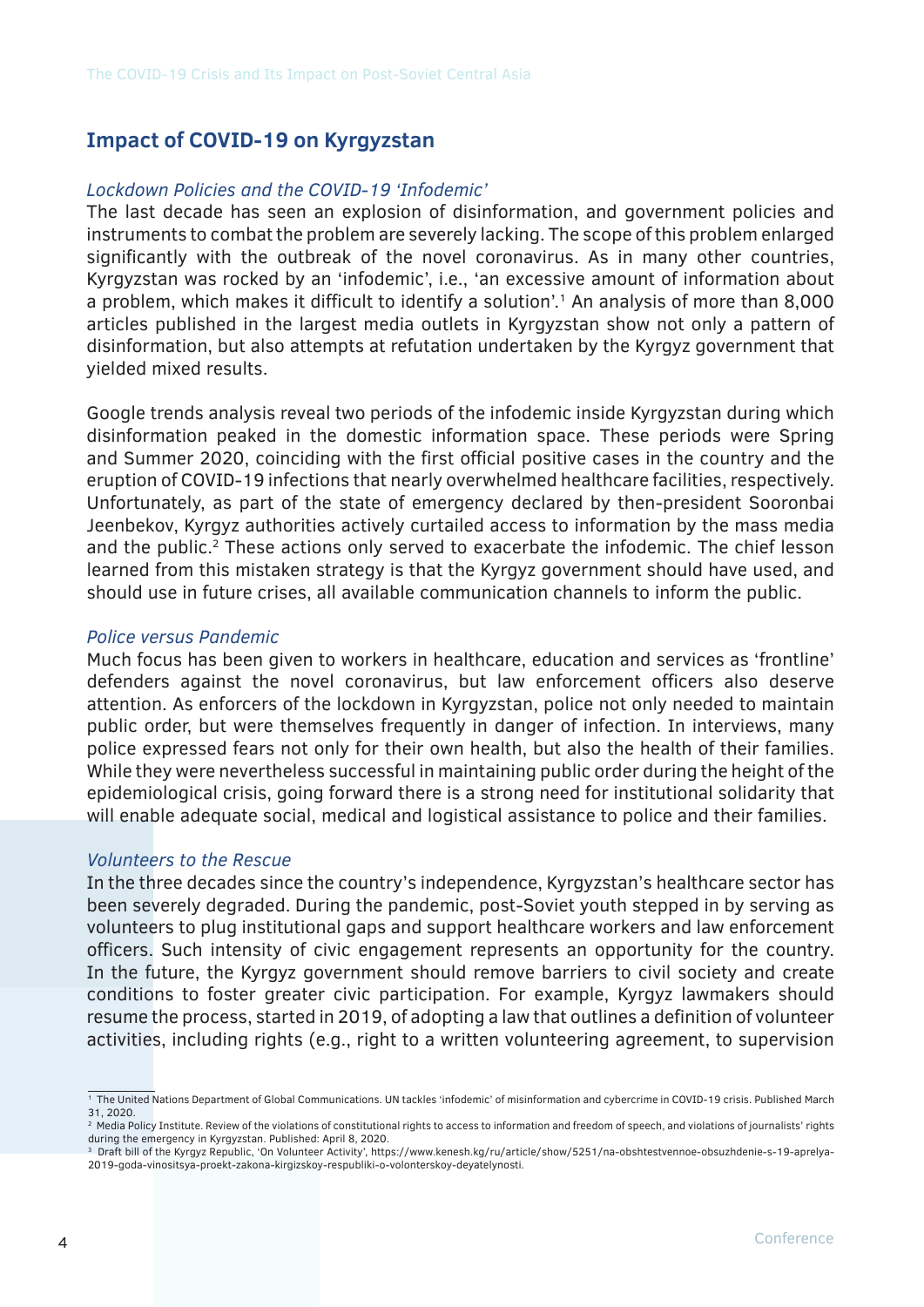and training, protection from liability for unintentional harm or damage) and duties of a volunteer.<sup>3</sup> Clearer terms and protections will help attract the more ad hoc volunteers towards more sustainable, longer-term forms of engagement to foster participation, address social issues beyond the COVID-19 crisis, and strengthen civil society.

## **Impact of COVID-19 on Central Asia**

#### *Lack of Regional Capacity for Digital Education*

Like nearly every other country during the pandemic, the Kyrgyz government chose to close schools and switch to digital education. At the beginning this seemed like a reasonable solution, especially considering the proliferation of contemporary information communication tools. Yet, this strategy soon revealed itself to be ineffective due to a lack of digital capacities among both teachers and families. Indeed, the abrupt and unprepared switch to digital education occurred against the backdrop of, and significantly added onto, an already weak education system in the region.

Going forward, Central Asian governments need to enact serious reforms and make meaningful investments into the education sector, in particular prioritising the modernisation of curricula, teaching methods and learning means and tools in an online or hybrid format for all learners (including the creation of unified or well-structured learning platforms in each country). In general, Central Asian governments also need to change policy-making approach. Currently, their focus is on challenges and emergency solutions; instead, they should seek to develop human capital and ensure innovation and competitiveness in the region – which, if successful, will help mitigate against the negative effects of the current COVID-19 pandemic and future crises.

#### *Gender-Based Violence in Uzbekistan*

Women were disproportionately and negatively affected by the epidemiological crisis. In Uzbekistan for example, there were numerous incidents of violence against women during the lockdown, yet state officials and institutions were indifferent. This was largely due to widespread gender-biased norms, as well as a chronic lack of responsiveness on the part of state institutions in general. Nevertheless, throughout the pandemic, civil society organisations were and have been actively attempting to assist victims of gender-based violence. The lesson learned is that there needs to be stronger cooperation between government and civil society in Uzbekistan, not only to prevent gender-based violence, but also to close the gap between social responses and government responsivity.

#### *Tajikistan and Labour Migration under the Shadow of COVID-19*

COVID-19 has reminded all societies of the vital importance of that labour migrants play in the prosperity of nations, as they toil in labour-intensive, low-paid yet necessary industries. During the pandemic, labour migrants needed to contend with the new challenge of lockdowns and states of emergency in foreign countries, all the while having limited access to healthcare and repatriation support. Tajik labour migrants in the Russian Federation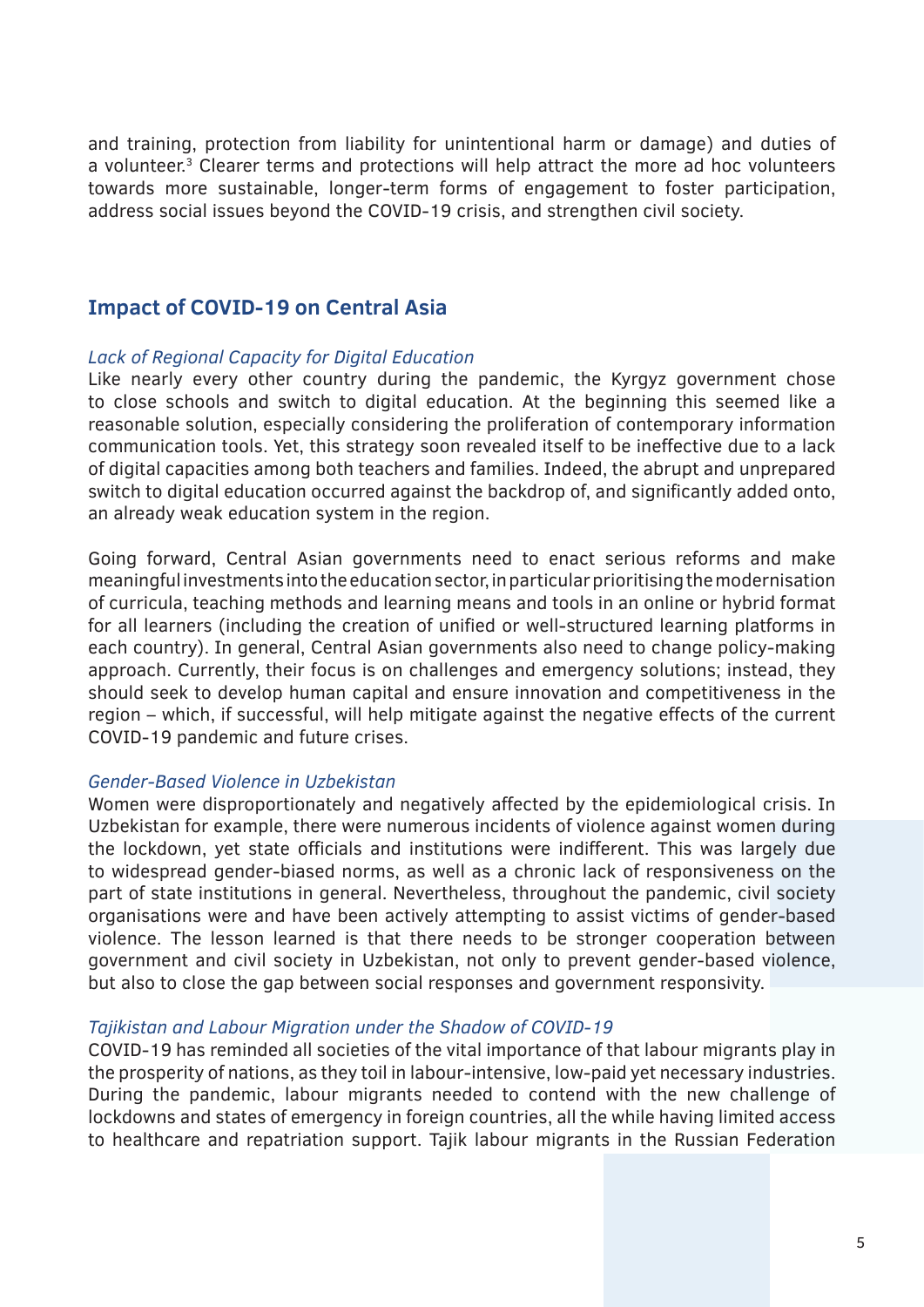suffered such conditions keenly, as most lost their jobs yet were trapped due to a drastic increase in flight prices. As their homeland, Tajikistan, has long been dependent on the remittances they sent back, that country has experienced a severe budget deficit and inflation. The national poverty rate has, unsurprisingly, also increased apace.

Clearly, a critical mass of the problems faced by Tajik labour migrants during the pandemic pre-existed the epidemiological crisis. Looking ahead, Tajik labour migrants need greater access to opportunities to develop pre-employment skills before traveling to a destination country like Russia. Not only this, but there should exist better coordination between governments – both those exporting labour and those importing it – to make the migration process more streamlined and safer, as well as to provide access to healthcare, legal and social protection services for labour migrants.

#### *China's Misplaced Medical Diplomacy*

The COVID-19 infodemic occurred not only because of a lack of access to accurate information, but also because of an increased distrust in medical expertise. The People's Republic of China sought to exploit this situation by making the promotion of its traditional medicines an element of its aid diplomacy in Central Asia. Yet, because distrust in medical expertise is really a subset of distrust in authority more generally, which itself is an expression of severe social stratification and lack of economic development, what China really should have done during the height of the epidemiological crisis, and should do going forward into the future, is address corruption and threats to its businesses. This would have had, and will have, the positive effect of lifting economic development in Central Asian countries, thereby facilitating trust and social cohesion, which will be much needed in future crises.

## **Conclusion**

Conducting research during the COVID-19 pandemic has proven fruitful in uncovering important policy flaws and systemic weaknesses in Central Asia across a range of issues. The moral of the story, so to speak, is that what is needed in the future are more institutional mechanisms and strengthened inter-sectoral cooperation between governments and civil society. This, in turn, requires ensuring human rights, such as access to information and the right to assemble. Central Asian states also need to cooperate together to minimise the negative effects of the pandemic, as well as to mitigate future crises.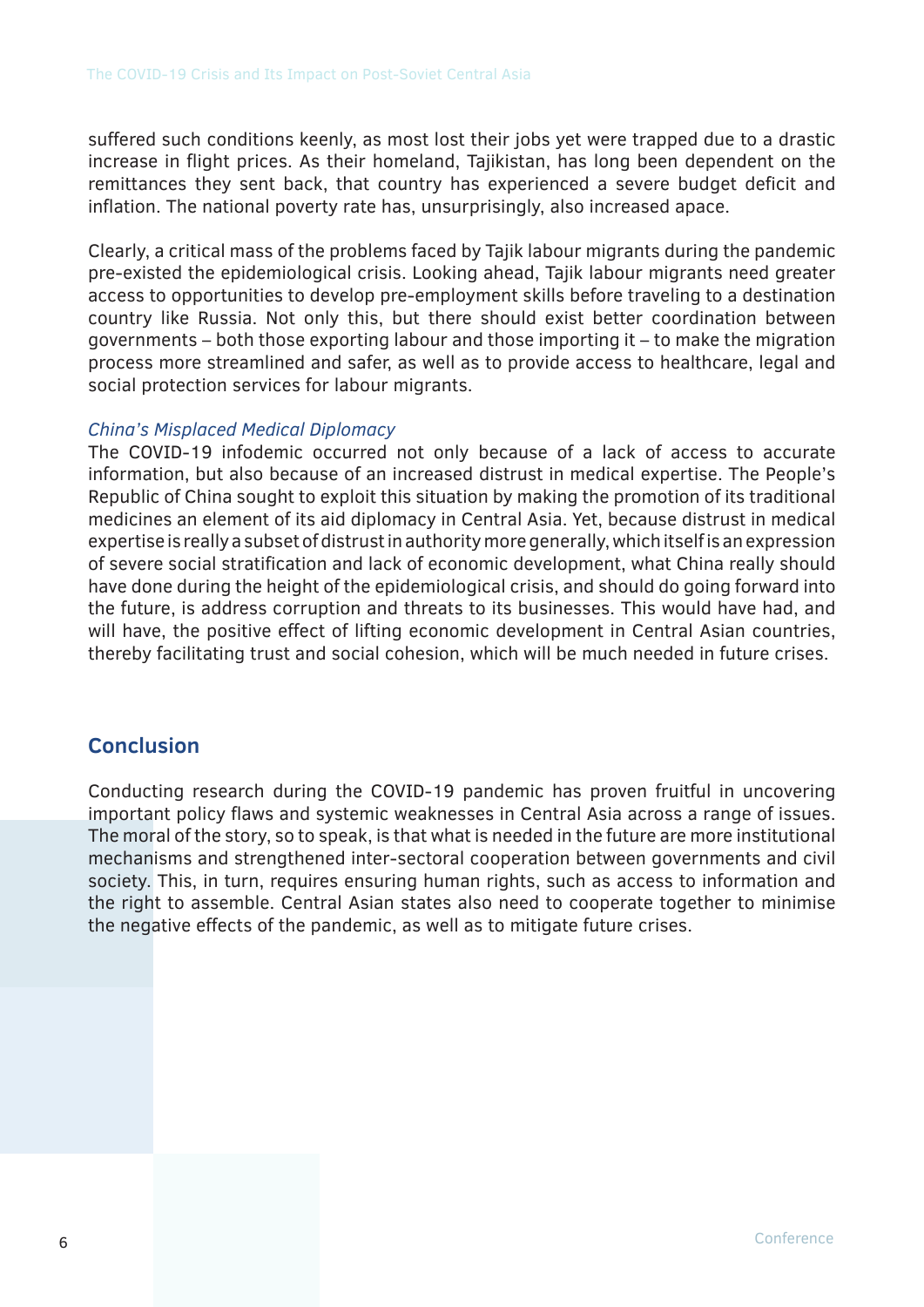## **Conference Programme**

# Chronological List of Participants

## **Venue: OSCE Academy in Bishkek and Zoom Webinar**

| 14:00                                                                            | <b>Opening Remarks</b>                                                                                                                                                                                                                                                      |  |
|----------------------------------------------------------------------------------|-----------------------------------------------------------------------------------------------------------------------------------------------------------------------------------------------------------------------------------------------------------------------------|--|
|                                                                                  | Dr. Alexander Wolters, Director, OSCE Academy in Bishkek, Kyrgyzstan                                                                                                                                                                                                        |  |
| 14:10                                                                            | <b>Opening Remarks</b>                                                                                                                                                                                                                                                      |  |
|                                                                                  | Dr. Flemming Splidsboel Hansen, Senior Researcher, Danish Institute for<br><b>International Studies, Denmark</b>                                                                                                                                                            |  |
| Panel 1. Coping with the COVID-19 Pandemic in Kyrgyzstan                         |                                                                                                                                                                                                                                                                             |  |
| Moderator: Niva Yau Tsz Yan, Research Fellow, OSCE Academy in Bishkek            |                                                                                                                                                                                                                                                                             |  |
| 14:15                                                                            | How the Government Contributed to an Infodemic During the COVID-19 Crisis: The<br>Case of Kyrgyzstan<br>Savia Hasanova, Independent Researcher and Data Analyst, Kyrgyzstan                                                                                                 |  |
| 14:30                                                                            | Volunteering During the COVID-19 Pandemic in Kyrgyzstan: Challenges and<br>Opportunities for Civic and Political Engagement of the Post-Soviet Generation<br>Pia De Gouvvello, Independent Researcher, France                                                               |  |
| 14:45                                                                            | Fear of COVID-19 and Its Impact on Police Officers During the Pandemic in<br>Kyrgyzstan (online presentation)<br>Dr. Bekchoro Aliiaskarov, Senior Inspector of Legal and International Affairs,<br>Academy of the Ministry of Interior, Kyrgyzstan                          |  |
| 15:00                                                                            | <b>Q&amp;A Session</b>                                                                                                                                                                                                                                                      |  |
| 15:30                                                                            | <b>Coffee-break</b>                                                                                                                                                                                                                                                         |  |
| 16:00                                                                            |                                                                                                                                                                                                                                                                             |  |
| Panel 2. Impact of the Covid-19 Pandemic on Central Asia                         |                                                                                                                                                                                                                                                                             |  |
| Moderator: Marc Jeandesboaz, Associate Research Fellow, OSCE Academy, Kyrgyzstan |                                                                                                                                                                                                                                                                             |  |
| 16:00                                                                            | Education Quality in Central Asia in Light of COVID-19: Gaps and Opportunities for<br>Development in the Region<br>Siarova Hanna Pereira and Loes van der Graaf, Public Policy and Management<br>Institute (PPMI), Lithuania                                                |  |
| 16:15                                                                            | Ignored Victims of Pandemic: Addressing Gender-based Violence in Uzbekistan<br>Gulnoz Akhmedova, Project Manager of the 'Strengthening Civil Society to<br>Advance Women's Rights through Advocacy, Protection and Empowerment in<br>Uzbekistan' Project, ACTED, Uzbekistan |  |
| 16:30                                                                            | Labour Migration in the Shadow of the COVID-19 Pandemic: The Case of Tajikistan<br>(online presentation)<br>Sherzod Shamiev, Saferworld Tajikistan, and Doriyush Soliev, Independent<br>Researcher, Tajikistan                                                              |  |
| 16:45                                                                            | China's Medical Diplomacy in Uzbekistan<br>Niva Yau, Research Fellow at OSCE Academy in Bishkek, Kyrgyzstan                                                                                                                                                                 |  |
| 17:00                                                                            | <b>Q&amp;A Session</b>                                                                                                                                                                                                                                                      |  |